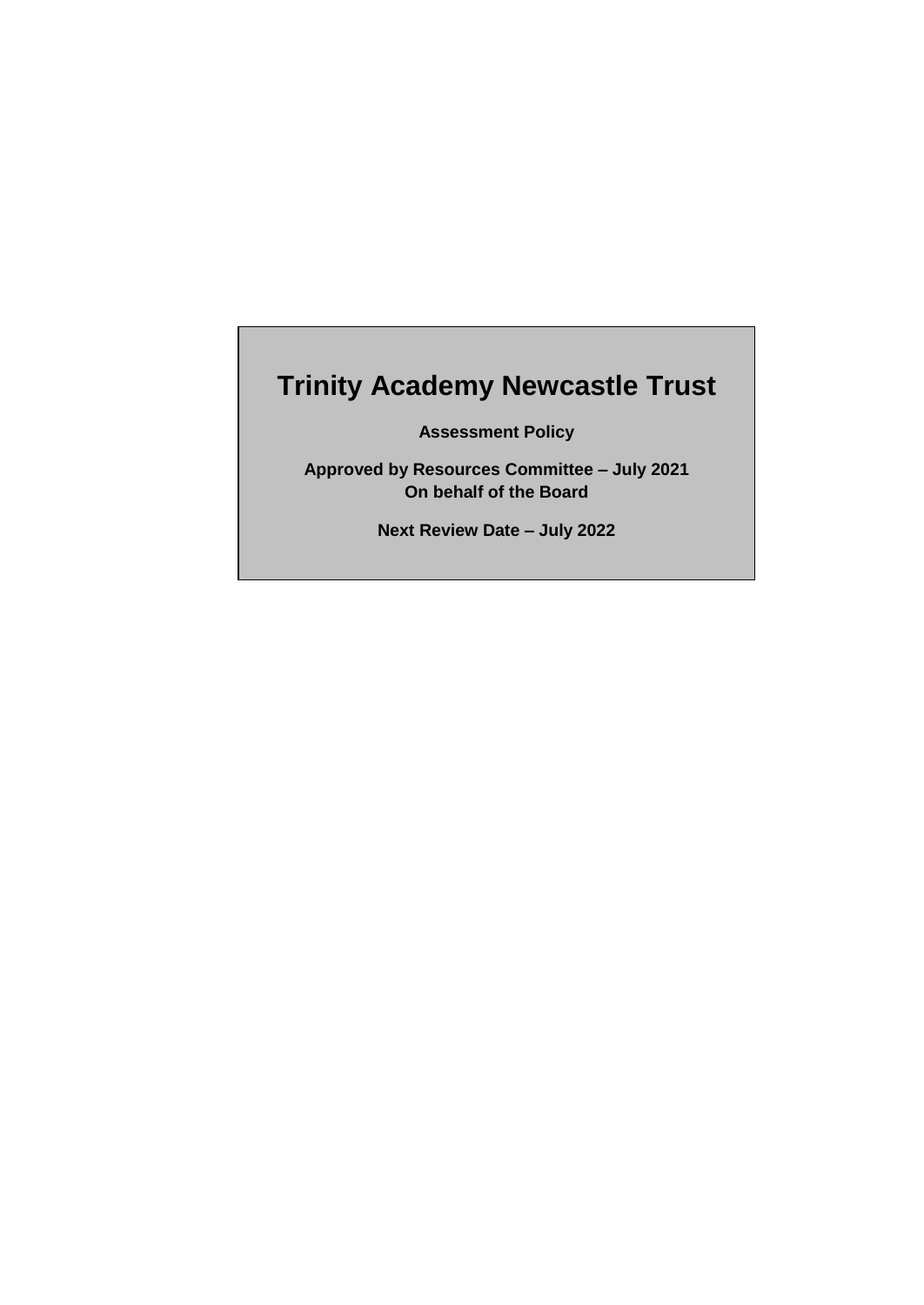# **Ethos**

At Trinity Academy Newcastle Trust (The Trust), we do not see ability as permanent or predetermined. There is opportunity for all learners to achieve and succeed in every lesson and we relentlessly work to challenge each individual. Learners and teachers should be wellinformed of achievements that have been made and the next steps to learning. It is important that learners are secure in concepts and can apply them in a sophisticated way before they move on.

Our classrooms are places where understanding is challenged, questions are rich and reflection is celebrated.

Assessment is used to inform teaching. In its simplest form, it is used to inform the next question in the classroom. In its summative form, it is used to inform schemes of work, class grouping and curriculum design.

## **Types of Assessment at The Trust**

There are three broad forms of assessment, each with its own purposes; In-Trust formative assessment

- Feedback from teachers in lessons against success criteria
- Marking of learners' work
- Quizzes and games
- Peer and self-marking against success criteria
- Teachers asking well-phrased questions and analyse learners' responses to find out what they know, understand and can do, and to target any misconceptions.
- Use of an online assessment tool, Doddle, in English and Maths

In-Trust summative assessment

- Assessment against age related 'Stages' or Grades in each subject area 3 times a year
- Short end of topic tests, including use of Doddle tests
- Reviews of Education, Care and Health Plan (ECHP)
- National Curriculum tests at Key Stage 2
- GCSE exams or recognised equivalent qualifications
- Functional Skills qualifications (KS4)
- AQA Unit Award Scheme(Key Stage 3)

# **The Principles and Purpose of assessment**

In-Trust Formative assessment

- Ascertains whether knowledge and understanding is secure enough to move forward
- Judges how securely a learner understands a concept and how well they can apply it
- Findings are communicated with individuals, groups or whole class as soon as possible either verbally or through marking
- Teachers ensure that learners understand the feedback and be given time to act upon it.
- Teachers use information gathered to inform the planning of future lessons or **interventions**
- Not all interactions will be recorded but learner workbooks should document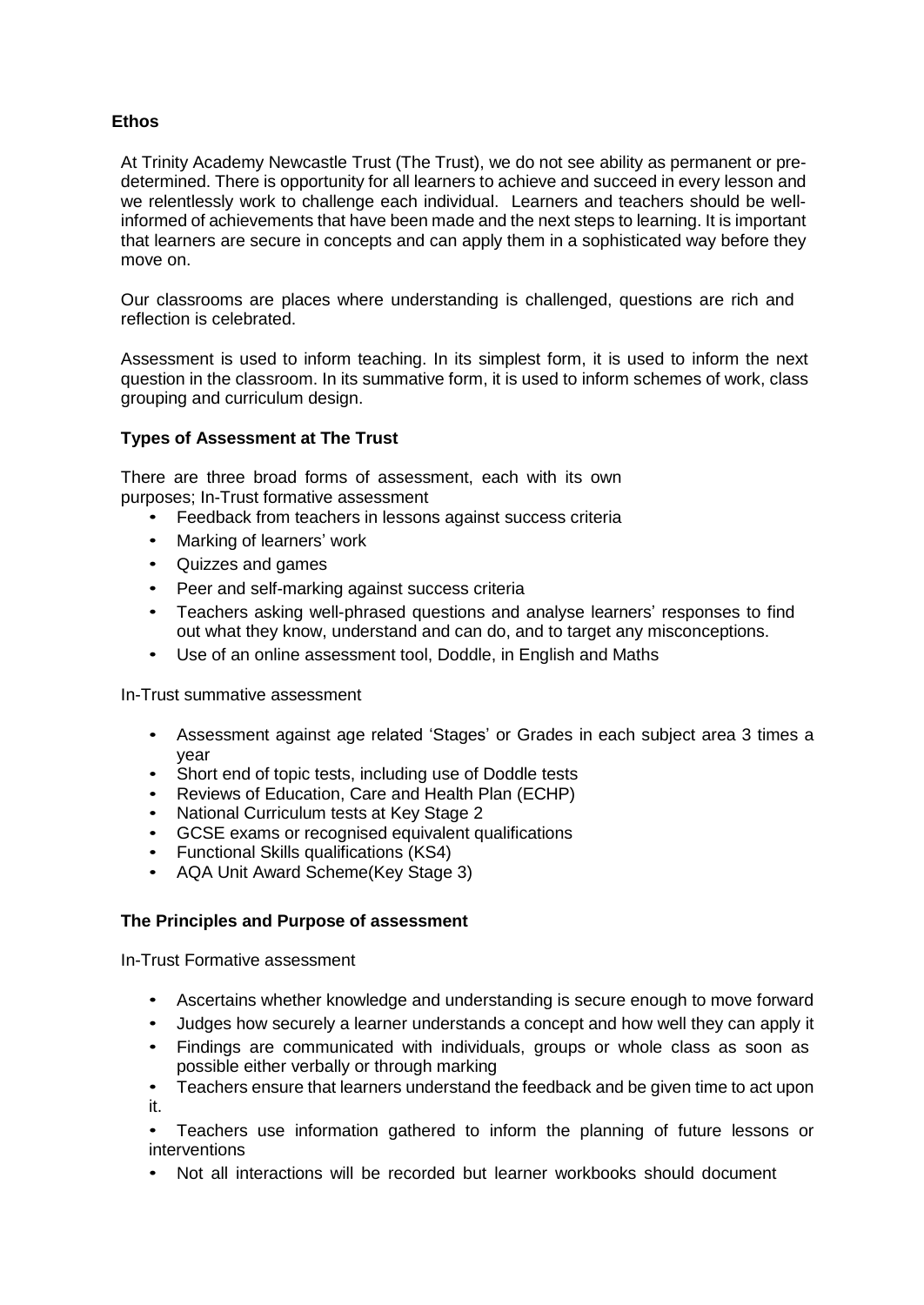individual progress and success throughout a lesson or series of lessons

In-Trust Summative assessment

- Used to plan lessons and schemes in subsequent terms
- Used to inform curriculum design
- Used to report to parents on learners' progress and areas of focus for coming term
- Support senior leaders and Directors in identifying emerging trends and target support where necessary
- Communicated to learners to celebrate success and support next steps

National Standardised Summative Assessment

- To see how learners are performing in comparison with all learners nationally
- Enables teachers to understand national expectations and assess the performance of their learners
- To benchmark school performance against other schools/Trusts locally and nationally

## **How assessment outcomes are collected and used**

In-Trust summative assessment data is collected for in-Trust monitoring three times during the year This data will form the basis of Achievement Meetings which explore the performance of individuals, groups and cohorts. These will inform sharp and specific interventions.

At the Trust, learners working at Key Stage 1 and 2 levels are assessed using 'Stages'. Each stage represents the expectations for each year group as outlined in the National Curriculum (Stage 1 = Year 1 expectations). We have designed a system that has Stages 1 to 6 . When working within a Stage; learners may be Emerging, Developing, Securing or Mastering within the objectives. When learners achieve Mastering they then progress to the next stage. The stage that a learner is working within and the year that they are in may not correlate.

At Key Stage 3 and 4 we assess learners against the qualification that they are working towards. For the most part this is GCSE. Throughout Year 7 to 11, learners are assessed at the Grade that they are working at (fine-leveled with  $a - 0 = 0$  and  $\epsilon$ ). This enables teachers to have a clear view of progress towards predicted grades and end of year targets. Students also may be working towards Functional Skills English and Maths.

Individual summative data is shared throughout the Trust to all staff who have contact with individuals or groups. It is important that every person working with learners is aware of specific personal achievement and next steps. Any analysis of data (groups, cohorts) will only be done centrally by the Data Manager and fed into Senior Leaders at each site for further exploration. All analysis will be shared with teaching and learning and pastoral staff throughout the year.

Summative assessment and targets are shared with parents termly in a meaningful way. Progress Update sheets are sent home 3 times per year, with performance vs target, attitude to learning descriptors and positive interactions from learners described. Full subject reports are written in the middle of the Trust year, and tutor summaries in the Summer term. These reports specifically identify those areas of success and achievements, and outline next steps for further improvement.

#### **Ensuring teachers are able to conduct assessment competently and confidently**